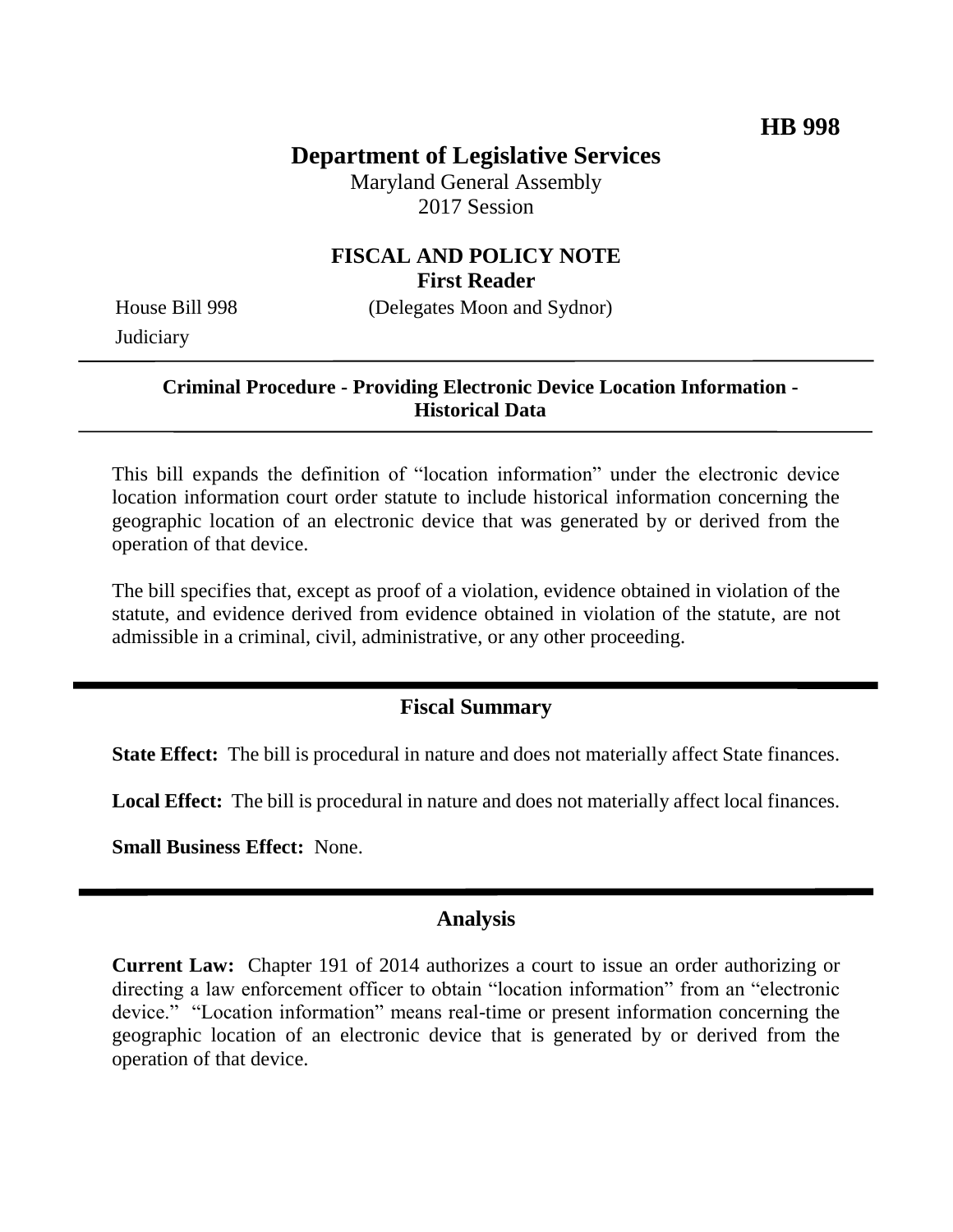*Issuance of Order:* A court may issue an order by application on a determination that there is probable cause to believe that (1) a misdemeanor or felony has been, is being, or will be committed by the user/owner of the electronic device or the individual about whom electronic location information is being sought and (2) the location information being sought is evidence of, or will lead to evidence of, the misdemeanor or felony being investigated or will lead to the apprehension of an individual for whom an arrest warrant has previously been issued.

*Application for Order:* An application for an order must be in writing, signed and sworn to by the applicant, and accompanied by an affidavit that sets forth the basis for the probable cause and contains facts within the personal knowledge of the affiant. The order must (1) contain specified information; (2) authorize the executing law enforcement officer to obtain the location information without giving notice to the user/owner of the electronic device or to the individual about whom the location information is being sought for the duration of the order; (3) specify the period of time for which the disclosure of information is authorized; and (4) if applicable, order the service provider to disclose to the executing law enforcement officer the location information associated with the electronic device for the period of time for which disclosure is authorized and refrain from notifying the user/owner of the electronic device or any other person of the disclosure of location information for as long as the notice is authorized to be delayed.

*Duration of Order:* In general, the period of time during which location information may be obtained under a location information order may not exceed 30 days. Within 10 calendar days after an order is issued, law enforcement must begin to obtain location information or, if applicable, deliver the order to the service provider. If neither of these two events occurs within 10 calendar days after the issuance of the order, the order is void.

A location information order may be extended beyond 30 calendar days on a finding of continuing probable cause. An extension may not exceed an additional 30 calendar days unless the court finds continuing probable cause and determines that good cause exists for a longer extension.

*Notice of Order to Owner or User of Electronic Device:* Notice of the location information order must be delivered to the user and, if known and if the owner is a person or an entity other than the user, the subscriber of the applicable electronic device. The notice must state the general nature of the law enforcement inquiry and inform the user/owner (1) if applicable, that location information maintained by the service provider was supplied to a law enforcement officer; (2) if applicable, the identifying number associated with the electronic device; (3) the dates for which the location information was supplied; (4) whether notification was delayed; and (5) which court authorized the order.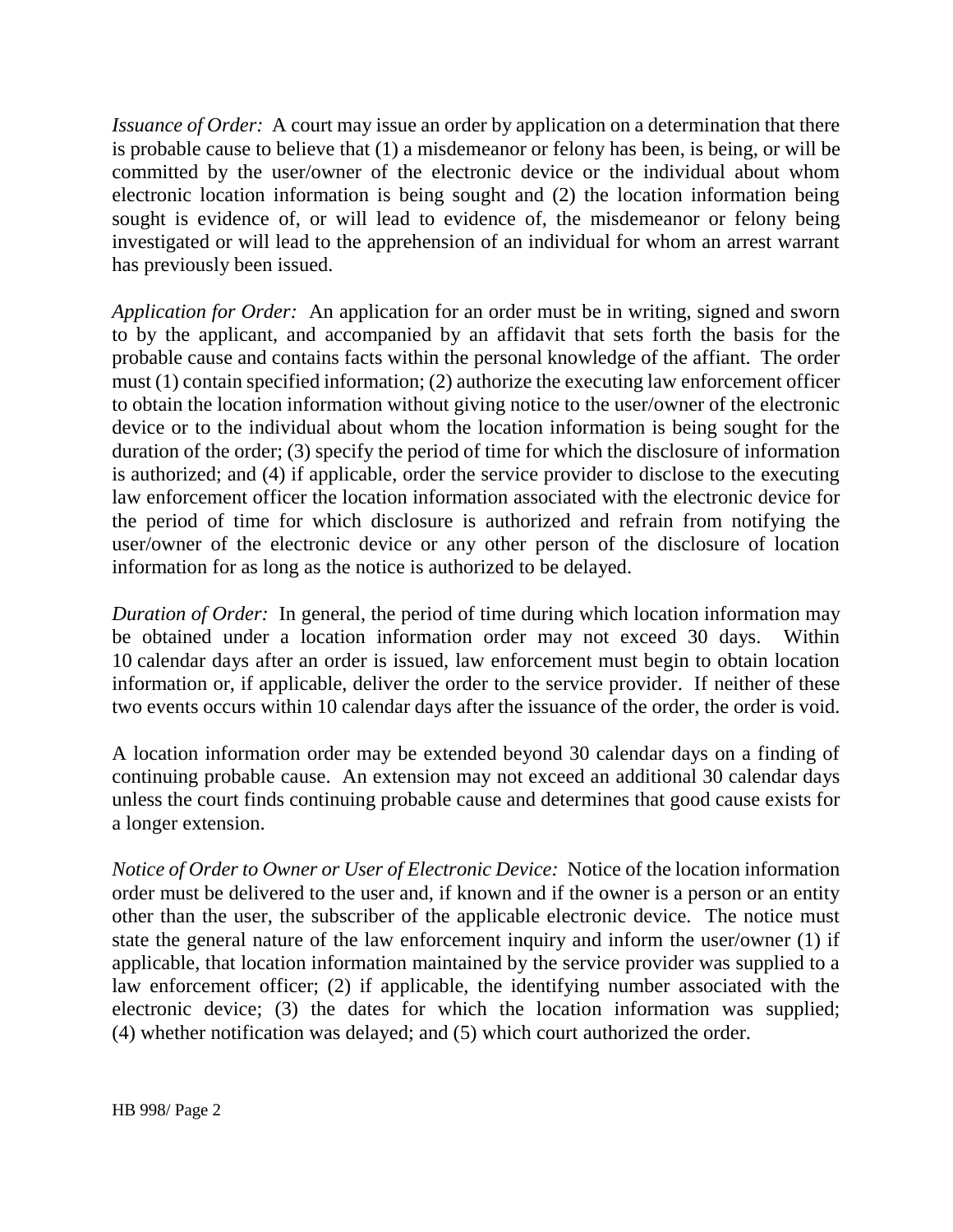The notice must be delivered within 10 calendar days after the expiration of the order. However, a court, on a finding of good cause, may order that the application, affidavit, and order be sealed and that the required notification be delayed for a period of 30 calendar days. A finding of good cause may be established by evidence that (1) the criminal investigation to which the affidavit is related is of a continuing nature and likely to yield further information that could be of use in prosecuting alleged criminal activities and (2) failure to maintain confidentiality of the investigation would jeopardize the use of information already obtained in the investigation, impair the continuation of the investigation, or jeopardize the safety of an information source. A court may order that notification be delayed beyond 30 calendar days if a law enforcement officer provides continued evidence of good cause and the court makes a finding of good cause based on evidence that notice should be further delayed to preserve the continuation of the investigation.

*Exceptions to Order Requirement:* A law enforcement officer may obtain location information without an order for up to 48 hours in exigent circumstances or with the express consent of the user/owner of the electronic device.

*Civil Liability:* A person may not be held civilly liable for complying with these provisions by providing location information.

**Background:** In May 2016, the U.S. Court of Appeals for the Fourth Circuit, in an *en banc*  opinion, held that law enforcement does not need a warrant supported by probable cause to obtain historical cell-site location information. *U.S. v. Graham,* 824 F.3d 421 (4th Cir. 2016). According to the court, this information is not subject to Fourth Amendment protections against unreasonable searches and seizures because there is no reasonable expectation of privacy in historical cell phone location information voluntarily given to a third-party cell phone service provider. The case involved two men suspected in a series of armed robberies in Baltimore. Law enforcement used court orders under the federal Stored Communications Act to obtain over 200 days' worth of historical cell-site information from the suspects' cell phone provider.

Court orders under the Act are not subject to a probable cause standard. Instead, applicants must only demonstrate specific and articulable facts showing that there are reasonable grounds to believe that the records or other information sought are relevant and material to an ongoing criminal investigation. 18 U.S.C. § 2703(c) and (d). The information was used to connect the defendants to the crime scenes, and the defendants were eventually convicted in federal court.